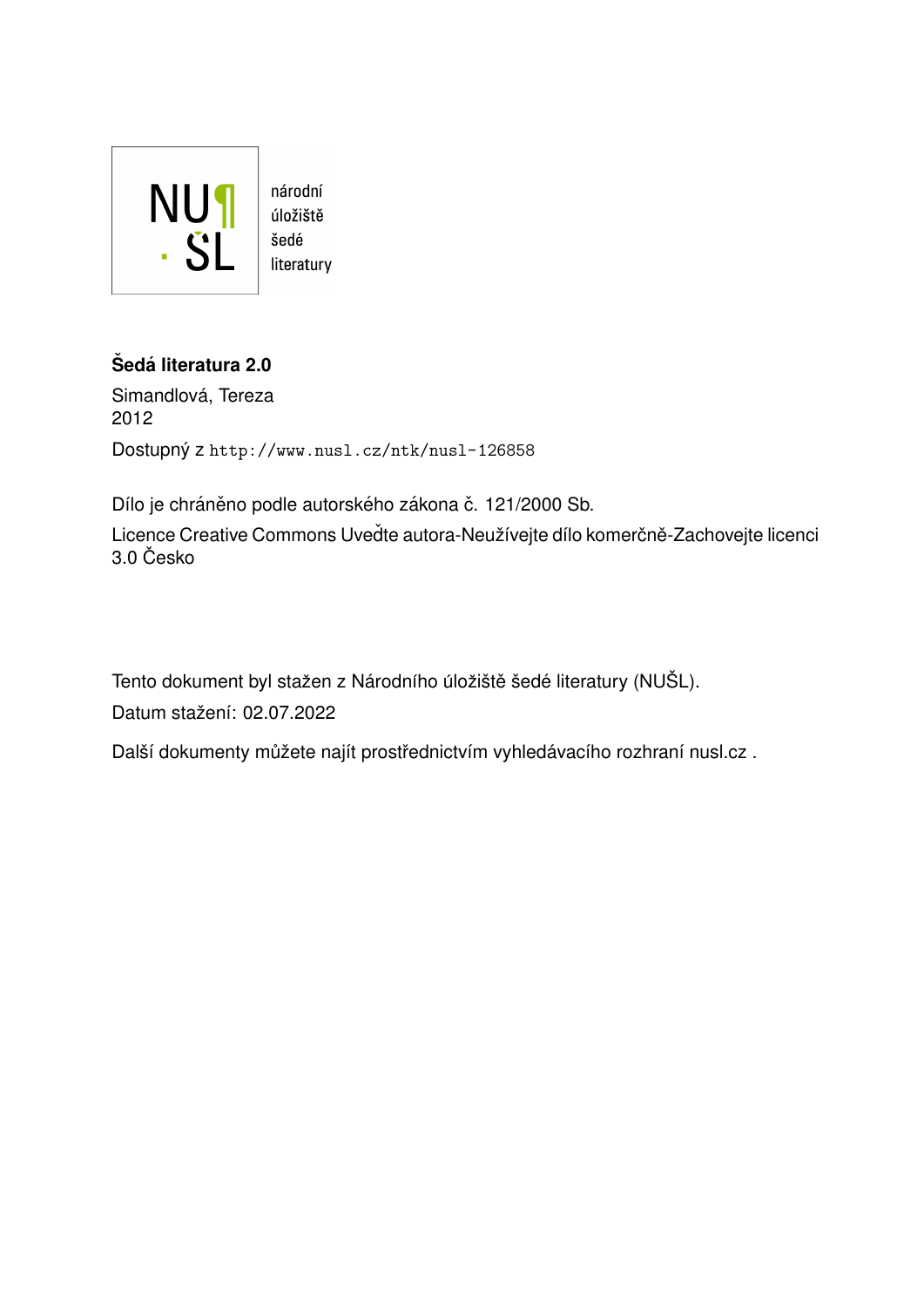## **GREY LITERATURE 2.0**

## TEREZA SIMANDLOVÁ

#### tereza.simandlova@techlib.cz

## National Technical Library, Czech Republic

#### **Abstract**

This paper tries to describe grey literature in the context of web 2.0 tools and platforms. We can observe increasing trends in online informal communication on scholar/scientific, government and commercial levels, e.g. microblogging, blogging or academic social networks, which also build their position in the distribution cycle of grey literature. Apart from examples of grey literature 2.0, the paper also discusses problems of promoting grey literature and grey literature community through social media.

#### **Keywords**

Academic social networks, grey literature 2.0, microblogging, scholarly communication, scientific blogging.

## **1. Introduction**

In every minute, there are about 700 000 pieces of content shared on  $Facebook<sup>1</sup>$ , 100,000 tweets sent on *Twitter<sup>2</sup>* and 48 hours of video uploaded to *YouTube<sup>3</sup>* . [Pring, 2012]. These sites are generally used for personal or business communication, but we can use them also for another purposes. We can enrich scholarly communication using tools such as academic social network, scientific blog or microblog and boost the information exchange. In this paper, I will try to discuss the benefits and possibilities of usage of web 2.0 tools and services for grey literature.

Although the grey literature is mainly a library and information science term, we cannot exclude this group of documents from broader framework of scientific communication. Typical examples of the grey literature are theses, preprints, annual or research reports, standards and norms and trade literature. The biggest problem of grey literature can be

<sup>&</sup>lt;sup>1</sup> [http://www.facebook.com](http://www.facebook.com/)

<sup>&</sup>lt;sup>2</sup> [http://www.twitter.com](http://www.twitter.com/)

<sup>&</sup>lt;sup>3</sup> [http://www.youtube.com](http://www.youtube.com/)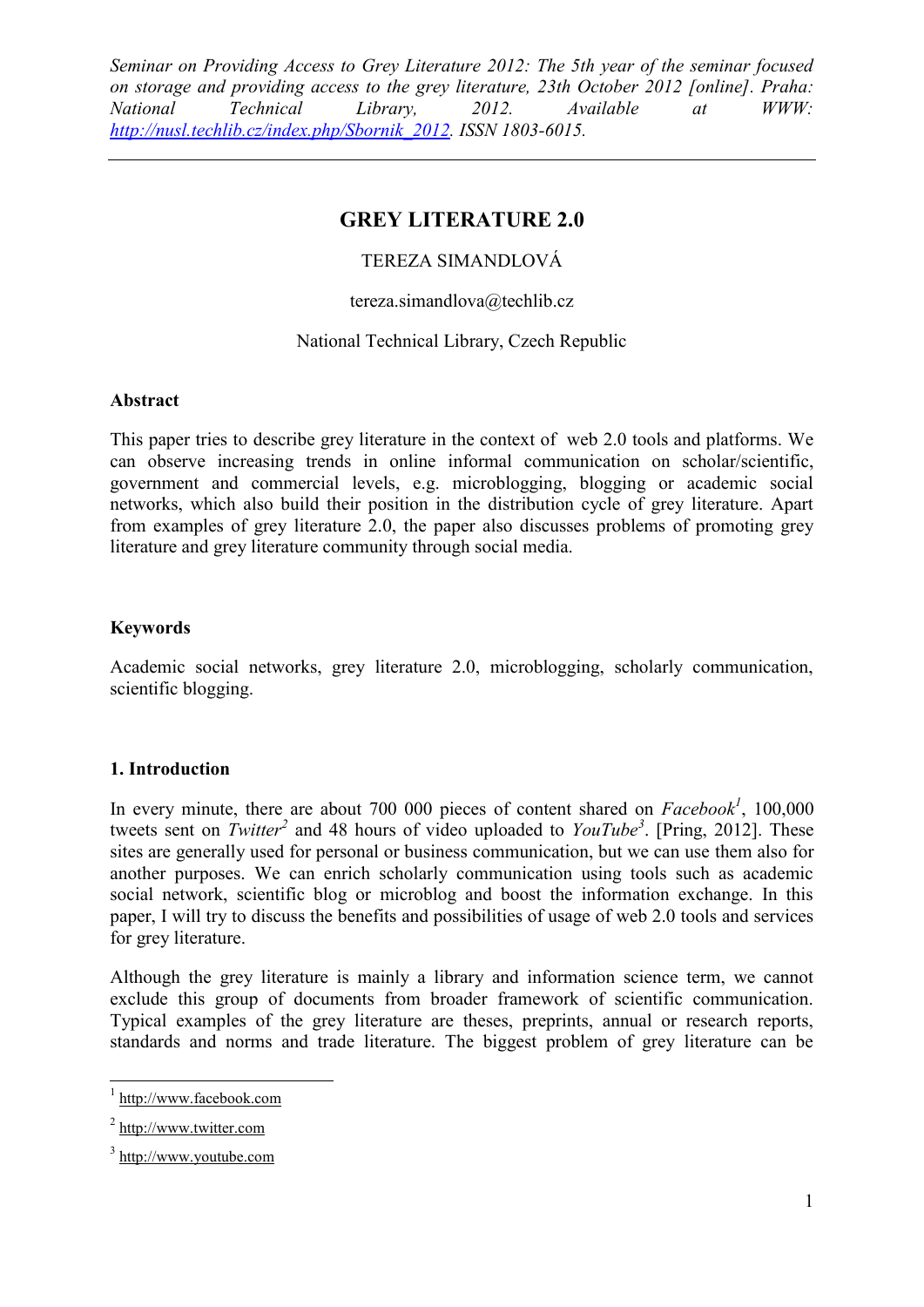actually found in its definition, which says that "*the grey literature is nonpublished literature produced on all levels of government, academics, business and industry in electronic and print formats not controlled by commercial publishing i.e. where publishing is not the primary activity of the producing body.*" [Luxembourg, 2004]. So, in contrast with traditional published literature, in the field of grey literature there are more problems with collecting, archiving, dissemination and visibility. For this reason, it is crucial to find new approaches to distribution of these documents into the readers community.

If we consider that almost all of grey literature is created only in electronic version, we also have to pay attention to changes in the electronic communication as such. In the beginning of the 21st century, Tim O'Reilly came with new term "web 2.0", which describes tools and services of newly arising web generation. There are three main characteristics of this platform. First is the possibility of sharing, which is a necessity rather than personal choice in the context of social media nowadays. Secondly, web content is not a matter of only one person or limited group of people, but it is user generated and can be modified along the way. And last characteristic, closely connected to the previous ones, is collaborative approach. These basic features are part of each web 2.0 tool or service like wiki, blogs, RSS, mash-ups, social networks etc.

The changes in the communication have also influenced the field of grey literature. A new term ..grey literature 2.0" emerges, if we combine grey literature and web 2.0. In this paper, we can recognize three points of view on the topic. First is aimed towards the grey literature arising in the web 2.0 environment. Second one is aimed to the web 2.0 tools and services, which increase visibility and dissemination of existing grey literature. And last point of view solves problematics of usage of the web 2.0 tools for communication within the grey literature community.

#### **2. Grey literature arising in the environment of web 2.0**

We don't need to look far to find some examples of the grey literature 2.0. One of them are generally used blogs (also weblogs), websites consisting of particular entries (so called posts). For understanding why we should be interested in blogs as the grey literature, it is important that nowadays we can find not only personal blogs, but also corporate and scientific blogs or blogs of state administration. And these information resources could be equally important for grey literature community as bulletins, house journals, reports etc. Blogs allow authors to disseminate newly discovered information (e.g. only part of their research) and also offer scope for subjective thoughts and comments. It's a quick way of communication of information, allowing others to respond and comment particular problems. Moreover, the audience isn't known in advance, so the information can find own readers through search engines and in contrast with information shared on social networks, blog posts are more permanent (of course with some exceptions). And last but not least, significant benefit is especially for scientists – that blogs can work well as the place for dealing with new or not yet fully mature thoughts or concepts, which may lead to significant insights related to their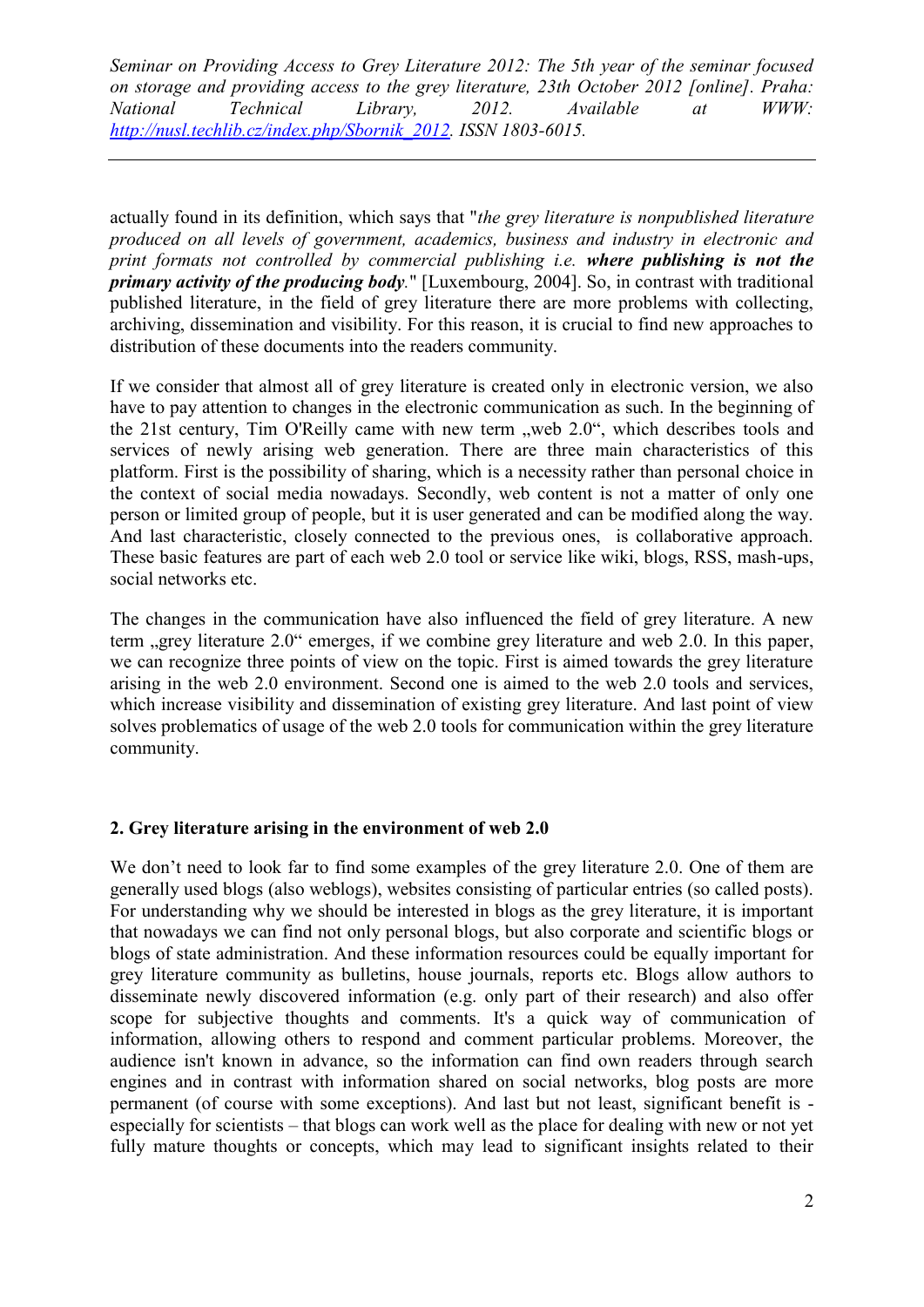research. But on the other hand, there are also disadvantages and problems, which must be solved. For the stakeholders, who are responsible for collecting and archiving the content, the main problem is how to find, index and harvest these resources. The reason why authors don't use blogs so much and frequent obstacle is a lack of time for writing the posts and also the fear from misunderstanding of their research, if they publish only part of it and the fear of data or idea theft etc.

More specific and maybe better example of the grey literature 2.0 is "Open Notebook Science", the tool of the broader concept called Open Science. Open Notebook Science is more a practice than a type of document, and includes sharing of the primary research data like protocols, lab notes, negative results, analyzed or raw data, experiment description etc. For opening the science we can simply use blogs. One of the best examples of this approach is the online open laboratory notebook of the Open Research advocate Cameron Neylon *Cameron's LaBLog<sup>4</sup>* . But there exist also whole platforms and websites supporting Open Notebook Science – e.g *Open Notebook Science Challenge*<sup>5</sup>, wiki which allows users to upload reports from experiments and make them publicly available online. Another examples, which partly support Open Notebook Science, are *OpenWetWare<sup>6</sup>* and *Protocol Pedia<sup>7</sup>* . As in the case of blogs, there exist fears of data thefts or concerns about "being scooped". Authors are often motivated by publishing and patenting and the opening of the research findings can make problems in publishing process. But there are also benefits and advantages like improvement of the scientific communication, better understanding to the results, reduction of time and financial costs, and creating of new type or form of collaboration.

## **3. Web 2.0 tools/services for archiving, dissemination and increasing visibility of GL**

The greatest benefits of web 2.0 tools and services for science are that they can help with building online community, increase the scientists visibility and facilitate the communication with public and new (unknown) experts. From GL point of view, web 2.0 tools and services are suitable mainly for dissemination of information in real-time and increasing the visibility of shared documents within an audience unknown in advance. In terms of archiving, we could replace a repository with generally used services, but only in short-term horizon. These services or tools are e.g. *Scribd*<sup>8</sup> or *SlideShare*<sup>9</sup> for text documents and presentations, *Youtube* or *Vimeo*<sup>10</sup> for videos and *Dropbox*<sup>11</sup> or *Sugarsync*<sup>12</sup> for archiving any files/documents with

 4 [http://biolab.isis.rl.ac.uk/camerons\\_labblog](http://biolab.isis.rl.ac.uk/camerons_labblog)

<sup>&</sup>lt;sup>5</sup> <http://onschallenge.wikispaces.com/>

<sup>&</sup>lt;sup>6</sup> [http://openwetware.org/wiki/Main\\_Page](http://openwetware.org/wiki/Main_Page)

<sup>&</sup>lt;sup>7</sup> <http://www.protocolpedia.com/index.php>

<sup>&</sup>lt;sup>8</sup> <http://www.scribd.com/>

<sup>&</sup>lt;sup>9</sup> <http://slideshare.net/>

<sup>10</sup> [http://www.vimeo.com](http://www.vimeo.com/)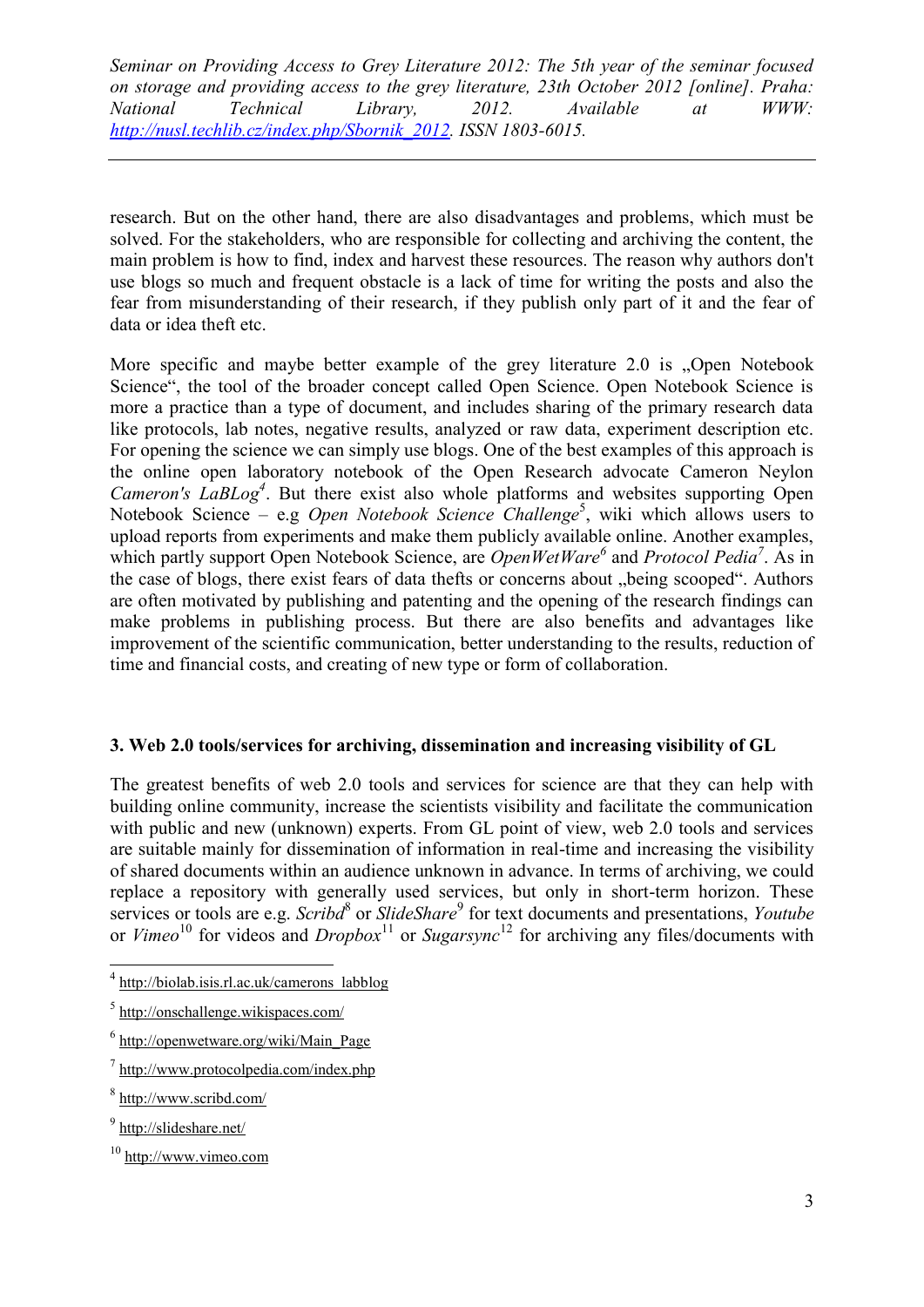possibility of synchronizing the content on more than one device. Accessibility, possibility of sharing, embedding on blogs/websites and synchronizing of content and free use are main benefits of these tools. But on the other hand, untrustworthiness of any information, only short-term preservation and diversity of content are main disadvantages.

Maybe more important for GL community is usage of web 2.0 tools/services for dissemination and increasing visibility of grey literature and connection between repositories and (academic) social networks for this purpose. Nowadays, there exist many academic social networks, general sites like *Mendeley*<sup>13</sup>, *ResearchGate*<sup>14</sup>, *Academia.edu*<sup>15</sup> or subject-oriented sites like *Nature Network*<sup>16</sup> , *Malaria World*<sup>17</sup> or *Sermo*<sup>18</sup> etc. Besides these, commonly known services like Twitter and LinkedIn are also often used for sharing of (GL) documents or information about them, as we will see later.

Academic social networks are based on similar principles as other social networks. ASNs allow users to create profiles, create and join blogs, groups, discussions etc. Some of them also support uploading and sharing of documents and managing list of publications on researchers profile and connecting the profile through unique identifier (e.g. ORCID) with other pages. An example of successful academic social network is *Mendeley*, platform, which offers not only web-based interface working like social network and search engine, but also desktop application for managing and sharing own document library, synchronizing the content and other functions and small applications for researchers. Web interface offers online data backup storage up to 1 GB for registered users and shows detailed statistics (downloads, readers statistics etc.). Everyone, not only registered users, can use search engine (Papers), which allows to search in more than 334 mil. research papers across Mendeley content and other open repositories.

Apart from academic social networks we can also use microblogs/microblogging for spreading information on grey literature among the public. Microblogging could be defined as "*a form of online communication by which users publish and broadcast content to the public or to a limited group of contacts. While blogging allows the publication of lengthy, multimedia, user-generated content, microblogging is limited to very brief, text-only messages.*" [Pepe, 2011]. One of the famous microblogging platforms, which is also used by scientists and other producers of grey literature, is the previously mentioned *Twitter*. Twitter has over

- <sup>13</sup> [http://www.mendeley.com](http://www.mendeley.com/)
- <sup>14</sup> [http://www.researchgate.net](http://www.researchgate.net/)
- <sup>15</sup> [http://www.academia.edu](http://www.academia.edu/)
- <sup>16</sup> <http://network.nature.com/>
- <sup>17</sup> <http://www.malariaworld.org/>

<sup>&</sup>lt;sup>11</sup> <http://www.dropbox.com/>

<sup>12</sup> <http://sugarsync.com/>

<sup>18</sup> <http://www.sermo.com/>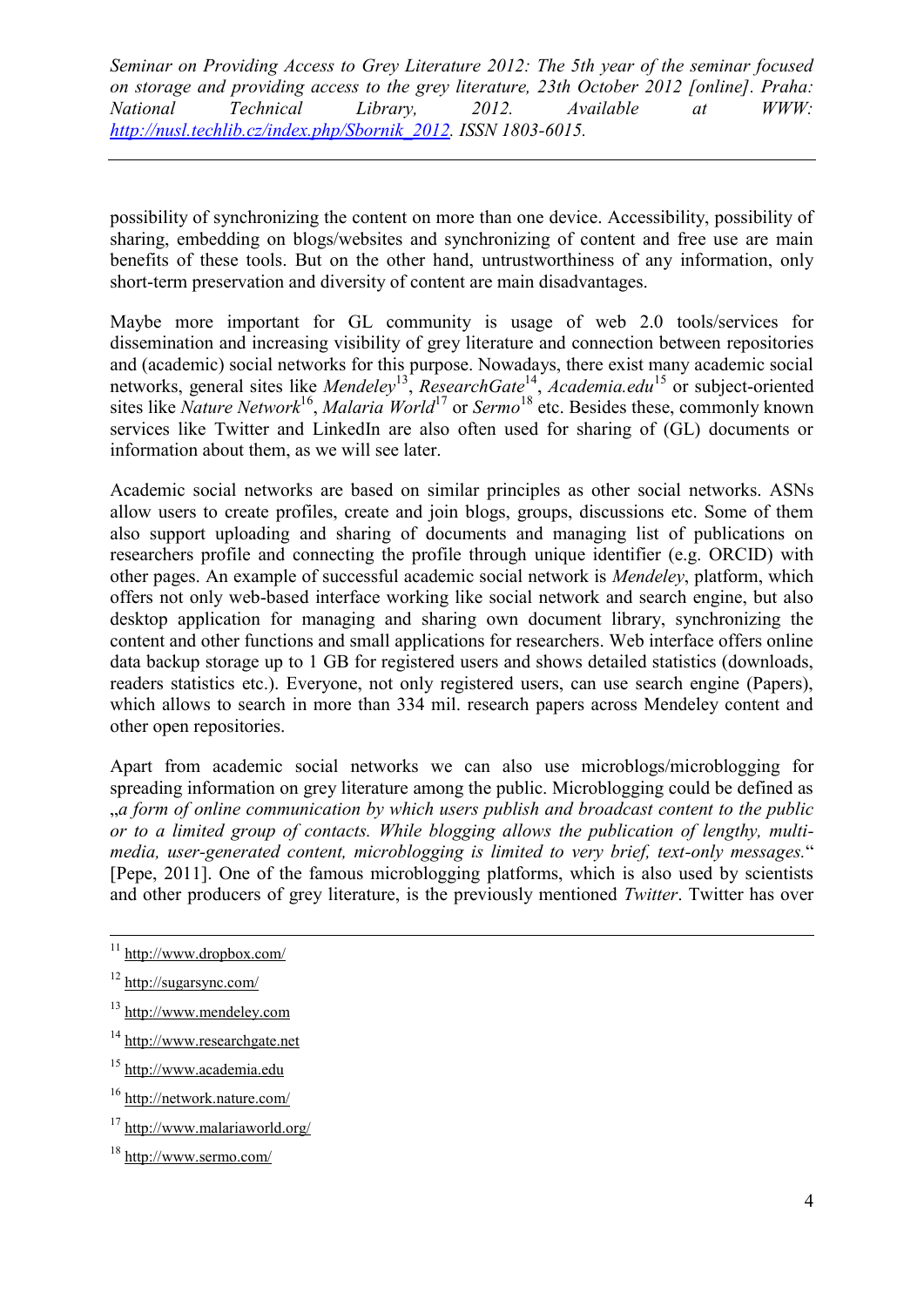200 mil. users and allows them to share short text messages (so called tweets) limited to 140 characters with undefined audience. The basic idea of this platform is openness, so if the user doesn't set up his account as restricted, his tweets are available to everyone. They can be also retweeted (reposted) and other users can reply to them. Twitter is known as fast information channel, which is used across diverse fields, also among scientific community. Moreover, tweets could be considered as user recommendations or citations and as such amend the process of information dissemination. But the problem with using Twitter or another similar microblogging websites/social networks for capturing information about grey literature is their generality. Twitter is not aimed only to scientific, business or governmental communication and the problem is, how to filter relevant tweets? There are two possible ways of obtaining tweets with information about grey literature - people-based approach and hashtags-based approach [Weller, 2011]. First approach is based on manual identification of Twitter profiles to follow. This approach doesn't solve the problem with recognizing relevant users and finding new information resources (idea leaders or influencers) among them. The hashtags-based approach uses hashtags, *words or phrases prefixed with the symbol #* [Hashtag, 2008], as selection criteria, but doesn't allow for general names, misspelling or variability of hashtags (e.g. #gl , #greyliterature or #grayliterature). In addition to monitoring of random user-generated hashtags, there exist also official hashtags for conferences and events (#nusl2012 or #OR2012 etc.), which could be followed.

Apart from the problem with findability of grey literature on social networks, there is unanswered question related to the content created through social networks (tweets, posts etc.). The question is, if this content is grey literature as such and if so, how to archive this new type of grey documents/data? Leslie Carr and Adam Field have presented paper on this topic at the Open Repositories 2012 conference (#OR2012), in which they have introduced *Tweepository*, EPrint repository adapted for harvesting and archiving tweets from Twitter [Carr, 2012]. And when I mentioned repositories, there are also other ways how to connect or use repositories and social networks together. One of them is social bar, which is a group of links to various social networks, helping users with easy and fast sharing of the information about record on their personal profile on specific social network directly from the repository.

#### **4. Communication and promotion of Grey literature community on the web 2.0**

Last part of the paper will present third point of view on grey literature 2.0, that is using web 2.0 tools and services for communication and promotion of grey literature and grey literature community. Although the primary function of social networks is not marketing but connecting people and strengthen social relations, commercial companies, NGO and other institutions find them good for promotion and communication with their customers. As we know, GL community is not large and almost all of its members know each other. And in general, grey literature organizations and stakeholders unfortunately do not use much coordinated web 2.0 tools and services for promotion and communication.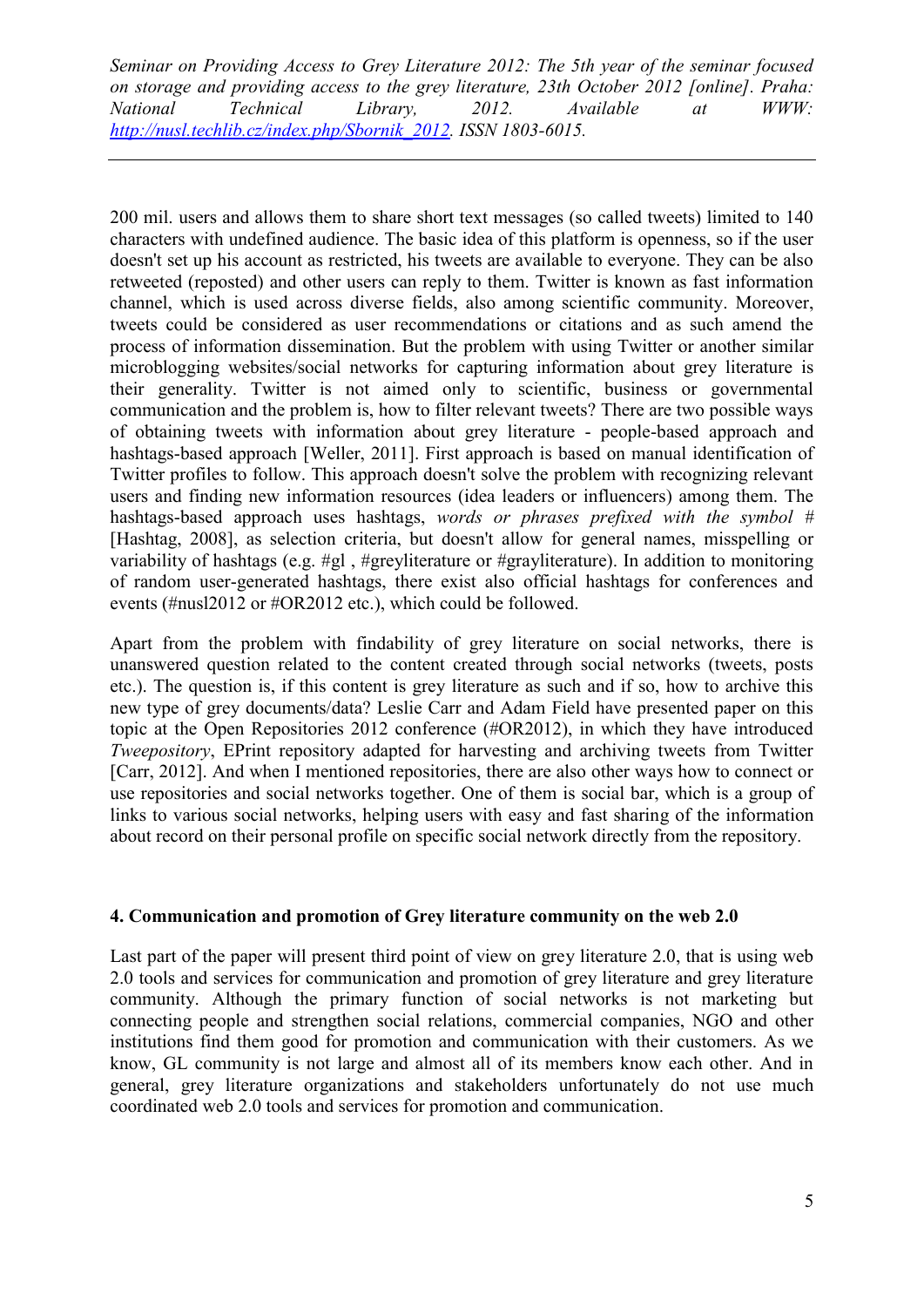Since March 2012, the National Repository of Grey Literature (NRGL) runs its own Facebook page<sup>19</sup> and started with social and (sometimes) more informal communication of information, which are also posted to the project's website and are sent via email conference to the NRGL partnership network. NRGL's Facebook page is mainly focused on communication with users, not only partners and producers of grey information. Project makes use of Facebook milestones to show development in years, and contains also a connect page with RSS feed of the project website, Youtube channel, and for future there is planned integration of the NRGL search interface into Facebook page or creating of some simple searching application.

International grey literature organization GreyNet has decided to use the professional social network LinkedIn<sup>20</sup> for promotion and communication. News, calls for contribution, information about current projects and professional questions are publicly shared among grey literature experts on the organization's profile. But as a GreyNet member, we can see that sharing information inside the GL experts group still takes place mainly via email conference, well within web 1.0, and the LinkedIn profile is very little used.

## **5. Conclusion**

As we could see, grey literature 2.0 brings many advantages and challenges for grey literature community and with them also unsolved problems and obstacles, which stand before stakeholders and which have to be solved. The most important ones are how to collect and archive grey literature 2.0 and how to distinguish the quality information from content without potential benefit for scholarly communication.

## **References**

 $\overline{a}$ 

Carr, L., Field, A., Microblogging Macrochallenges for Repositories, Open Repositories 2012, 9-13 July 2012, Available from WWW: [<http://eprints.soton.ac.uk/id/eprint/342973>](http://eprints.soton.ac.uk/id/eprint/342973).

Hashtag, Wikipedia, the free encyclopedia, 2008, last modification on 16 October 2012, Available from WWW: [<http://en.wikipedia.org/wiki/Hashtag>](http://en.wikipedia.org/wiki/Hashtag).

Luxembourg, 1997 - Expanded in New York, 2004, Available from WWW: [<http://www.greynet.org/index.html>](http://www.greynet.org/index.html).

Pepe, A., Mayernik, M. S., The use of microblogging for field-based scientific research, Proceedings of the 45th Hawaii International Conference on System Science (HICSS-45 2012) , 8 Sep 2011, Available from WWW: [<http://arxiv.org/pdf/1109.1808v1.pdf>](http://arxiv.org/pdf/1109.1808v1.pdf).

<sup>&</sup>lt;sup>19</sup> <https://www.facebook.com/nusl.cz>

<sup>20</sup> <http://www.linkedin.com/groups/GreyNet-3718857>